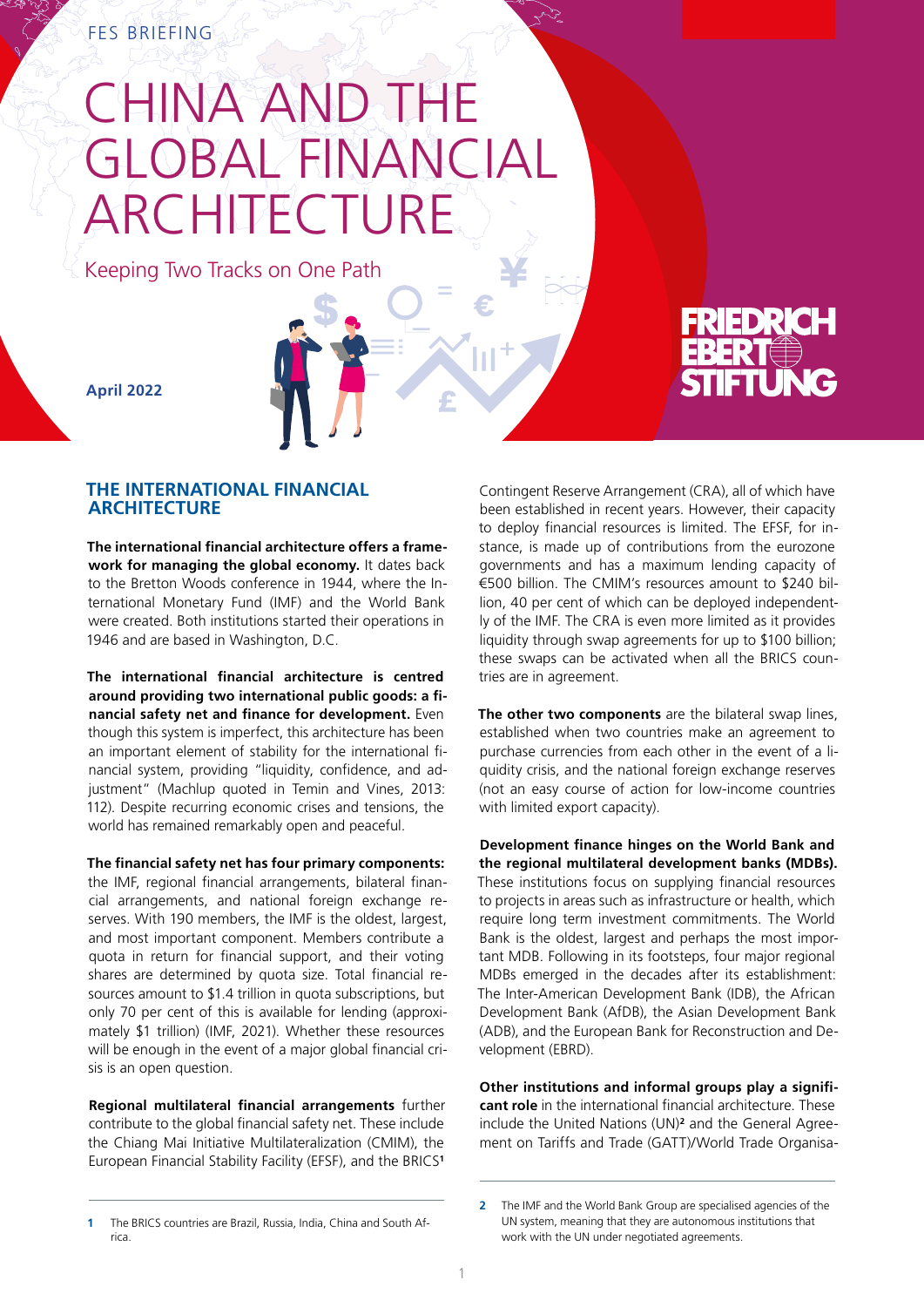tion (WTO). The GATT was established in 1948 to liberalise international trade through the multilateral reduction of tariffs and other non-tariff barriers; it was replaced by the WTO in 1995.

Among the informal groups, **the Group of Twenty (G20)**  and the Paris Club are worth mentioning here. The former is an intergovernmental forum representing the world's largest economies. It was founded in 1999 as a meeting of finance ministers and central bank governors in response to the decade's recurrent crises in emerging markets. The G20 aims to coordinate policies between its member countries to achieve economic stability and sustainable growth. After the global financial crisis, it was elevated to the premier international forum. By including the main emerging market economies in the post-crisis years, the G20 superseded the Group of Seven (G7).**<sup>3</sup>** The G20 doesn't have a permanent secretariat; instead the chair rotates annually among its members.

#### **The Paris Club is an informal group of creditor nations.**

It was established in 1956 when Argentina agreed to meet its public creditors in Paris to find workable solutions to payment difficulties. Since then, the Paris Club has made 477 arrangements with 101 different debtor countries, treating a total of \$612 billion in debt.**<sup>4</sup>** It has 22 permanent member countries**5**. The IMF, World Bank, Organisation for Economic Co-operation and Development (OECD), UN Conference on Trade and Development (UNC-TAD), the European Commission, AfDB, ADB, EBRD, and IDB are observers and can attend the sessions.

**The international financial architecture is not set in stone.** The institutions have adapted over the years to reflect the changes in the world economy. Since the end of the Second World War, nothing has altered the dynamics of the world economy as much as the rapid growth and transformation of China's economy. This is challenging the international financial architecture in a number of ways. Three interrelated aspects of China's growth are notable here: the size of China's economy and financial sector in relation to the global financial safety net, its savings surplus, and its role as a lender.

**China's financial system is now one of the largest in the world,** with financial assets amounting to nearly 470 per cent of gross domestic product (GDP) (IMF, 2017). It has also become more complex and further integrated with the rest of the world through investment flows and direct lending. This has increased the risk of large external

financing requirements and the transmission of shocks**<sup>6</sup>**, as well as the requirement for more resources for the international financial safety net.

**China's gross national savings amount to roughly 45 per cent of its GDP<sup>7</sup>**, one of the highest rates globally. Given the size of China's GDP (\$14.7 trillion), these large savings have the potential to impact international financial stability should they flow abroad and create a large external imbalance.

**China's role as a lender, arises from its savings and the gap between supply and demand for development finance** regionally as well as globally. In Asia, for example, the gap in infrastructure investing between 2010 and 2020 was approximately \$8 trillion, more than sixty times the amount given annually in development assistance (Bhattacharyay, 2010: 11). This investment gap has created the space for China to transition from being a borrower to a lender, and try its hand at development finance.

**Two critical consequences for the future of the international financial architecture arise from these three aspects of China's growth.** First, the sheer size and impact of China's economy and financial sector make clear the need for the governance reform of the IMF and the World Bank. China and the large developing countries, notably the other BRICS, should have quotas that reflect their economic weight. Quota reforms will increase the legitimacy and financial capacity of these institutions. Better governance and more resources for the multilateral institutions would improve cooperation in other areas such as trade, energy, climate, and global health.

**The G20 has spearheaded the reform of the IMF and the World Bank, but reforms have been proceeding at a very slow pace.** Take the example of IMF voting rights and quota allocations. In 2010, the G20 agreed to the 14th General Review of Quotas. As a quid pro quo, China increased its contribution to the IMF's emergency funds. This reform delivered a 100 per cent increase in total quotas and a major realignment of quota shares from the advanced European countries and Gulf States to emerging countries. China is now the third-largest member country in the IMF, and the four BRIC countries are all among the ten largest shareholders. However, the US Congress took five years to approve the Review, meaning that it only became effective in January 2016. The reform marginally increased China's representation in the IMF relative to its share of the global economy. Its voting share is 6.08 per cent, slightly lower than Japan's (6.14 per cent), but well below that of the US (16.50 per cent). Increasing China's quota requires other large countries, specifically the US,

**<sup>3</sup>** The G7 became the Group of Eight (G8) in 1997 when Russia joined, but reverted back to the G7 in 2014 when Russia was suspended indefinitely after the annexation of Crimea.

**<sup>4</sup>** As of January, 24 2022.

**<sup>5</sup>** The Paris Club also has ad hoc participants (including China) which can actively participate in negotiation sessions subject to the agreement of the permanent members and the debtor country.

**<sup>6</sup>** Arguably China has foreign exchange reserves that are larger than its short-term financing requirements; furthermore, it has ample fiscal space and substantial domestic buffers to fend off financial stability without relying on international support.

**<sup>7</sup>** As of 2020.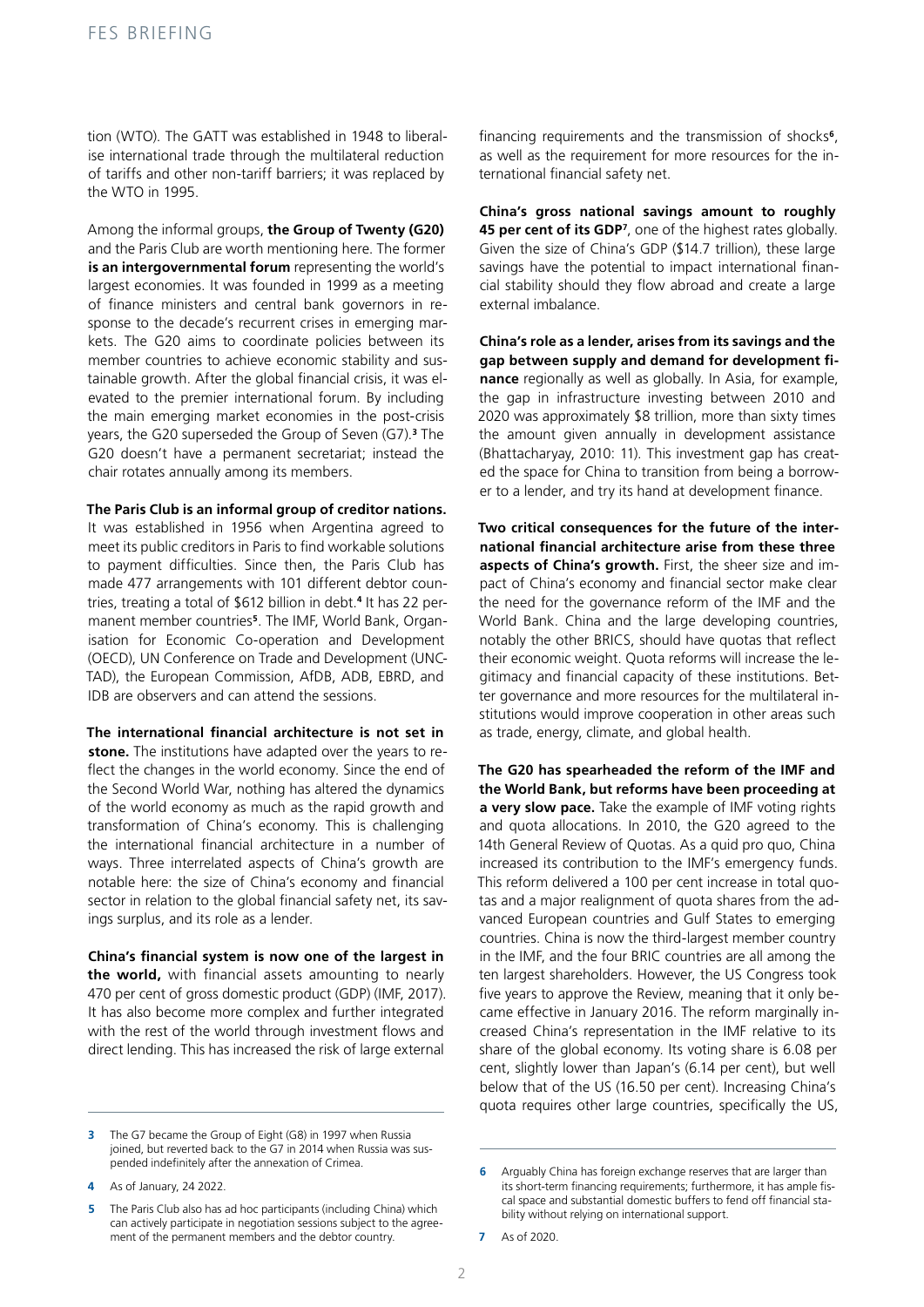Germany, France, and the UK, to reduce theirs. While it would be possible to expand the overall size of the existing institutions if all members were prepared to contribute in proportion to their actual quotas, a significant redistribution to increase China's share would be a zero-sum game.

**The second consequence for the future of the international financial architecture,** which arises from China's role as a lender, **is the fragmentation of the global financial safety net.** China is now in a position where it can engage in both bilateral and multilateral lending. This capacity as a lender and the slow pace of governance reform creates incentives for the Chinese leadership to consider other options, such as setting up a multi-tiered and multi-centred global governance system through the creation of new institutions and organisations that are more representative of the emerging markets and developing countries (Chin and Freeman, 2016: 17). However, the risk is that by spreading its financial wings too widely, China may fragment the global financial safety net, reducing its coverage, responsiveness, predictability, and leaving some countries exposed to systemic risks.

In recent years, **China has taken a multi-pronged and multi-layered approach to promoting a series of regional initiatives** that enhance cooperation among emerging market economies and within Asia. It has spearheaded the internationalisation of the renminbi, the Belt and Road Initiative (BRI), and the creation of the CMIM. It is also working collaboratively on regional economic issues within Asia-Pacific Economic Cooperation (APEC), ASEAN+6**<sup>8</sup>**, and the East Asia Summit.

**The most notable of these initiatives is the creation of two new regional MDBs, the Asian Infrastructure Investment Bank (AIIB) and the New Development Bank (NDB),** both of which began operations in 2016. The AIIB was first announced by the Chinese government in 2013**<sup>9</sup>**, resulting in the bank's 50 founding members signing the Articles of Agreement (the bank's charter) in June 2015. The NDB was jointly established by the BRICS countries. The plan for creating a development bank was discussed at the fourth BRICS Summit in New Delhi in 2012, and the bank's Articles of Agreement were signed at the sixth BRICS Summit in Fortaleza in 2014. Both banks stem from the idea that since developing countries are critically dependent on development finance, this cannot be left solely to the developed world. They also respond to the gap between demand and supply for infrastructure investment. Finally, they help China leave its own footprint on development finance and establish its reputation as a reliable player in the international order.

#### Box 1

**China in the international financial architecture**

- **China is a member and active participant of the international financial architecture**. It has been in the **IMF** since 1945, when it joined the **UN**, and has supported IMF lending initiatives through the years. However, China's share of the IMF quota and voting rights are outstanding issues. China is also an active supporter of the **CMIM**. China, Japan and South Korea are the largest contributors to the fund (\$77 billion with 28.41 per cent of the voting share each). China is also the biggest contributor to the **BRICS CRA**, at \$41 billion. China has 31 bilateral swap lines (as of 2020), totalling over \$500 billion.
- China joined the **World Bank** in 1980 and is the second-largest cumulative borrower after India (having received \$64.6 billion in total). It became a member of the **ADB** in 1986 and is the second-largest cumulative borrower after India (having received \$41.5 billion in total) (Humphrey and Chen, 2021: 8). It joined the **AfDB**, **IDB**, and **EBRD** as a non-borrowing member in 1985, 2009, and 2016, respectively.
- As for the other institutions and informal groups, China became a member of the **WTO** in 2001, and joined the **G20** when it was established in 1999. China is **not a member of the Paris Club**, where it participates as a creditor on an ad hoc basis.\*

\* Two-thirds of Chinese debt restructurings have occurred independently of the Paris Club (Bon and Cheng, 2020).

# **BUILDING INSTITUTIONS**

**As the first MDBs established by China, the AIIB and NDB have sparked a debate** over how they will fit into the existing international financial architecture – or if they were even intended to fit into it at all. Despite the diplomatic frictions that their creation caused, the two banks do complement the existing institutions, as neither represents a clear departure from the MDBs that came before them (Wang, 2019). Their governance and Articles of Agreement are modelled on the World Bank, with aspects adopted from regional MDBs such as the ADB. In the words of AIIB's Vice President of Policy and Strategy Danny Alexander, the "AIIB is firmly established as part of the family of multilateral development banks" (Center for Global Development, 2020: 6.27).

**Like the World Bank, the new MDBs have a threetiered system of governance** with a board of governors, a board of directors, and a senior leadership team headed by a president. They both began their operations with \$100 billion of total authorised capital. They can be categorised as medium-sized, smaller than the World Bank (\$280 billion in capital) and the ADB (\$153 billion) (Table 1).

**The AIIB is the second-largest MDB after the World Bank by number of members.** It had 103 members by

**<sup>8</sup>** The group comprises the ten countries of the Association of Southeast Asian Nations (ASEAN) and six other countries in the Asia-Pacific region.

**<sup>9</sup>** The idea for the AIIB originated from the Chinese think tank the China Center for International Economic Exchanges (CCIEE) in 2009 (Callaghan and Hubbard, 2016: 121).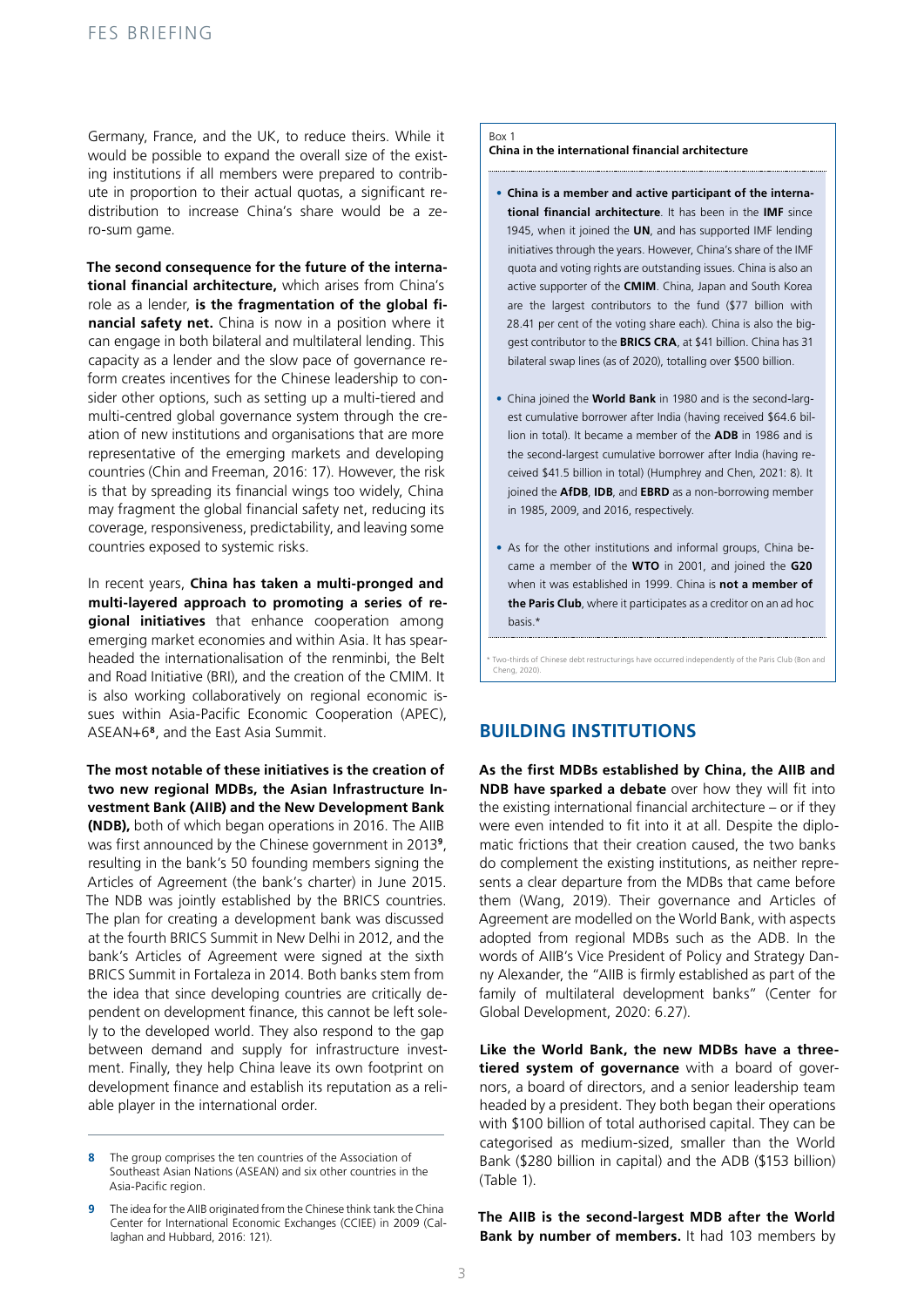#### Table 1

**The World Bank, ADB, AIIB, and NDB – then and now** 

|                         | <b>World Bank</b>                        | <b>ADB</b>                | <b>AIIB</b>      | <b>NDB</b>        |  |  |  |
|-------------------------|------------------------------------------|---------------------------|------------------|-------------------|--|--|--|
| <b>Headquarters</b>     | Washington, D.C.<br><b>United States</b> | Manila<br>The Philippines | Beijing<br>China | Shanghai<br>China |  |  |  |
| <b>Operations began</b> | 1946                                     | 1966                      | 2016             | 2016              |  |  |  |
| Capital (US\$, bn)      | 10                                       | $\mathbf{1}$              | 100              | 100               |  |  |  |
| Number of staff         | $30 - 40$                                | 40                        | 79               | 58                |  |  |  |
| <b>Member countries</b> | 45                                       | 31                        | $57*$            | 5                 |  |  |  |
| 2020                    |                                          |                           |                  |                   |  |  |  |
| Capital (US\$, bn)      | 280                                      | 153                       | 100              | 100               |  |  |  |
| Number of staff         | 12,300                                   | 3,646                     | 316              | 185               |  |  |  |
| <b>Member countries</b> | 189                                      | 153                       | $103**$          | 5                 |  |  |  |
|                         |                                          |                           |                  |                   |  |  |  |

\* At the end of 2016, 50 countries were full members, and seven more were in the process of ratifying the Articles of Agreemen

\*\* At the end of 2020, 83 countries were full members, and 20 more were in the process of ratifying the Articles of Agreement Note: Capital is total authorised capital.

Source: (World Bank, 2017; World Bank, 2021; ADB, 2017; ADB 2021; AIIB, 2017; AIIB, 2021; NDB, 2017; NDB, 2021)

the end of 2020,**<sup>10</sup>** represent 79 per cent of the world's population and 65 per cent of global GDP. AIIB membership is open to all members of the World Bank and ADB, yet neither the US nor Japan have joined. Like the ADB, the AIIB divides its members into two categories: regional and non-regional. Capital allocation is based on "the relative share of the global economy of members […] by reference to Gross Domestic Product (GDP)" (AIIB, n.d.: Art. 5, Para. 4), and its voting shares are weighted in line with the member country's shareholding. China is the biggest shareholder with \$29.78 billion committed**<sup>11</sup>** – 30.8 per cent of the bank's total. This quota grants 26.53 per cent of voting rights and veto powers over a number of issues, including capital increases, changes in a members' capital subscription, and appointing or removing the president.**<sup>12</sup>** While the US does hold veto powers within the World Bank, its voting share is significantly less than China's

**10** Two more countries have since joined bringing the total up to 105 member countries (as of January 2022).

share in the AIIB (see Table 2), and it does not have veto rights over appointing or removing the president.

**The NDB has a significantly smaller membership.** The five BRICS countries founded the bank, and it still had just five members at the end of 2020.**<sup>13</sup>** Membership is open to all members of the UN, but the bank's President, Marcos Troyjo, has stated that the bank will expand its membership in a "gradual and balanced manner" (NDB, 2021). Quotas are distributed among the five members; \$100 billion authorised capital was divided into one million shares**<sup>14</sup>**, and each of the five founding members made an initial subscription of \$10 billion, granting them each one hundred thousand shares and 20 per cent of voting rights. Thus, no single NDB member has veto powers; this was a conscious decision not to mirror the IMF and World Bank governance.

### **The AIIB has set its activity around three thematic priorities:** sustainable infrastructure, cross-border connec-

**14** Each share has a par value of one hundred thousand dollars each.

**<sup>11</sup>** Although China's paid-in share capital investment in the AIIB is \$5.96 billion (as of June 2021).

**<sup>12</sup>** In order to constrain the influence of large shareholders, 15 per cent of AIIB voting rights were distributed equally among the founding members. Nevertheless, this has had little impact on diluting China's power.

**<sup>13</sup>** The NDB approved the principles for admitting new members in 2017 (NDB, 2017). Bangladesh and the United Arab Emirates joined in 2021, and Uruguay and Egypt are in the process of becoming members. The shareholding of each of the founding BRICS members is 19.42 per cent as of (February 24, 2022).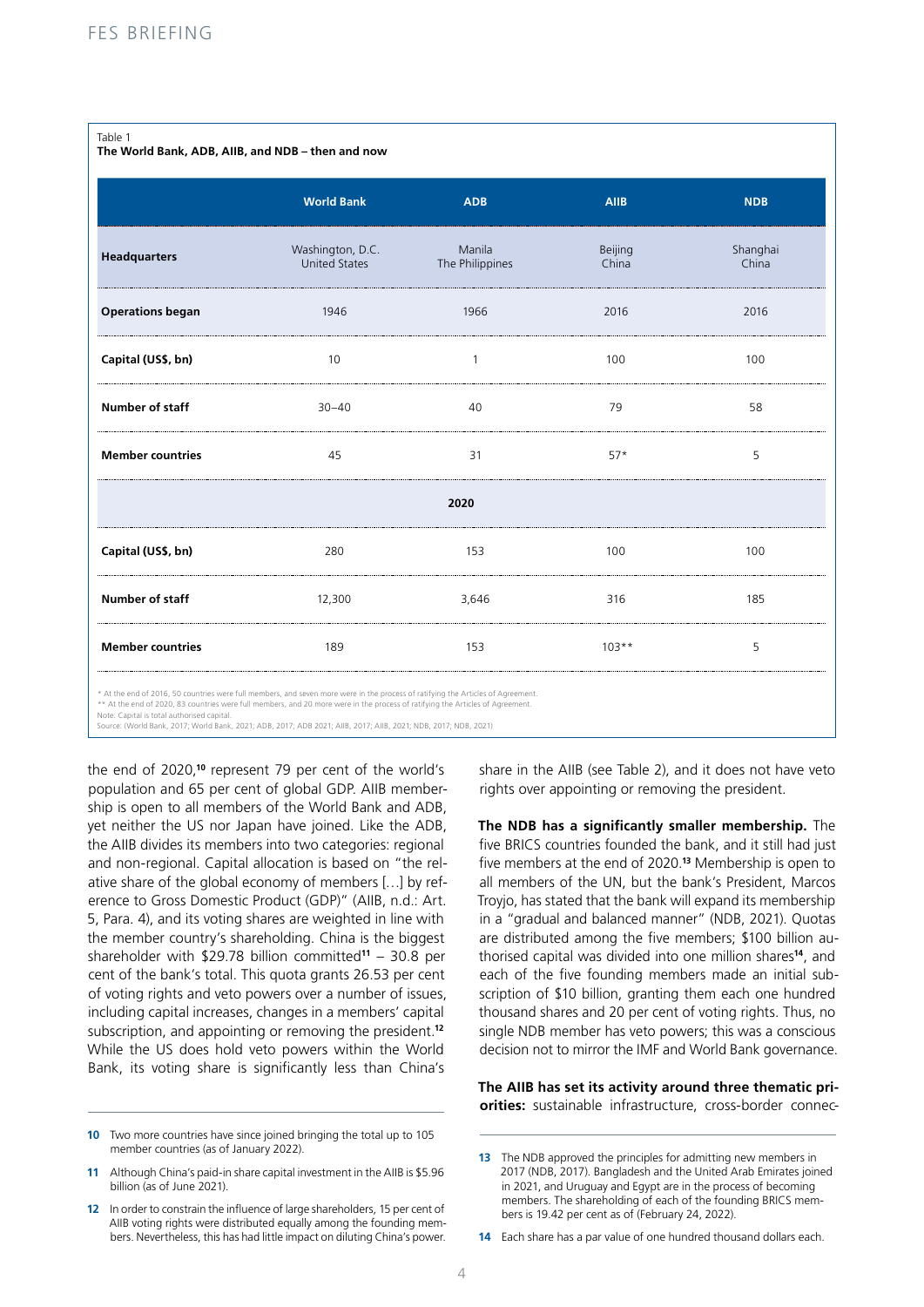#### Table 2

**China and the US – voting shares in the international institutions** 

| Institution       | China's voting share (%) | US's voting share (%) | Country with veto powers                                      |
|-------------------|--------------------------|-----------------------|---------------------------------------------------------------|
| <b>IMF</b>        | 6.080                    | 16.500                | <b>US</b>                                                     |
| <b>World Bank</b> |                          |                       |                                                               |
| $-$ IBRD          | 5.420                    | 15.560                | <b>US</b>                                                     |
| $-$ IDA           | 2.350                    | 9.910                 |                                                               |
| <b>IDB</b>        | 0.004                    | 30.006                | <b>US</b>                                                     |
| <b>AfDB</b>       | 1.396                    | 7.615                 |                                                               |
| <b>ADB</b>        | 5.437                    | 12.751                |                                                               |
| <b>EBRD</b>       | 0.096                    | 10.000                | The country in which a project<br>is located has a veto right |
| AIIB              | 26.532                   |                       | China                                                         |
| <b>NDB</b>        | 19.504                   |                       |                                                               |

Voting shares are latest available as of January, 21 2022. Source: (IMF, 2022; World Bank, 2021; World Bank, 2022; AfDB, 2021; ADB, 2021; EBRD, 2022; AIIB, 2022; NDB, 2022).

tivity, and private capital mobilisation. The focus on infrastructure investment is in line with and reflects the Chinese government's approach to overseas investment and the engagement with the rest of the world that emerges through programmes such as the BRI (Grieger, 2021).

**The NDB has several key areas of operations**, including digital infrastructure, clean energy, and environmental efficiency. Its lending is centred around maximising the impact of development in a fast, flexible, and efficient manner.

**Like the World Bank and the other MDBs, the new banks use an array of traditional financing tools** such as loans, guarantees, equity investment, and technical assistance, which are provided on a sovereign and non-sovereign basis. Terms for fixed-rate loans offered to sovereign borrowers by the AIIB are identical to those offered by the World Bank**<sup>15</sup>** (Humphrey, 2020:14). During the economic crisis sparked by the COVID-19 pandemic, the AIIB offered temporary policy-financing (i.e. budget support) to its members in partnership with the World Bank and ADB; the NDB also offered pandemic-related support.

**The AIIB is a Chinese-led MDB;** its creation was unilaterally announced by Chinese leader Xi Jinping in 2013. The tone of the announcement was open and inclusive. However, President Xi stated that the bank would "ena-

ble ASEAN countries to benefit more from China's development", making it clear that China would be in the driving seat (Xi, 2013). The AIIB's charter is designed in a way that should insulate the main shareholder's influence – it requires that at least 75 per cent of the bank's subscribed capital is provided by regional members.**<sup>16</sup>** Nevertheless, with Japan as a non-member, China is the largest shareholder.

**The NDB is led equally by all the BRICS countries,** but the proposal for the bank came from India.**<sup>17</sup>** China was hesitant about its creation, with commentators questioning how the bank would perform under equal leadership (Cooper, 2017).

**The AIIB is not an extension of the Chinese government.** As a Chinese-led institution, the AIIB reflects China's approach towards global economic governance, however the bank has had a strong focus on establishing its independence through high standards of governance from its outset. Adapting the governance template from the World Bank has been a way to strengthen the new bank's reputation as a credible and trustworthy institution.

**<sup>16</sup>** Non-regional members account for 23.8 per cent of the AIIB's capital and 27.18 per cent of votes (as of January 18, 2022), with Germany, France, the UK, and Italy being the largest non-regional shareholders.

**<sup>17</sup>** Indian Prime Minister Manmohan Singh first proposed setting up a new institution for infrastructure development at the 2010 G20 Summit in Seoul.

**<sup>15</sup>** As of January 2020.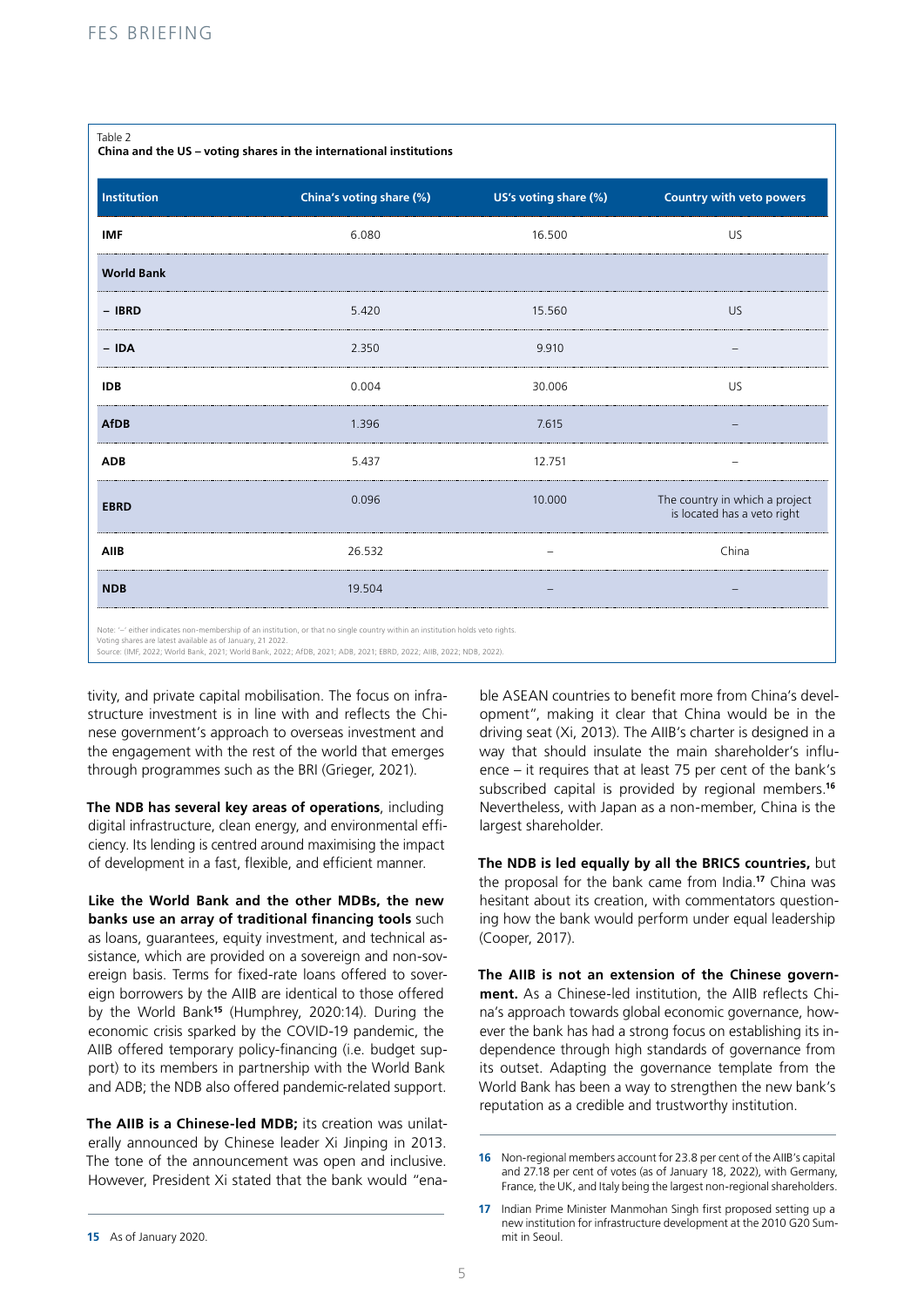| Table 3<br>AIIB projects - top locations                                      |                                              |                                                             |                     |                            |  |  |
|-------------------------------------------------------------------------------|----------------------------------------------|-------------------------------------------------------------|---------------------|----------------------------|--|--|
| <b>Member country</b>                                                         | <b>Number of</b><br><b>Approved Projects</b> | <b>Total AIIB Approved</b><br><b>Funding, US\$ millions</b> | Regional<br>Member? | <b>BRI</b><br>Participant? |  |  |
| India                                                                         | 29                                           | 7074.67                                                     | Yes                 | No                         |  |  |
| <b>Multicountry</b>                                                           | 15                                           | 2480.00                                                     |                     |                            |  |  |
| <b>Turkey</b>                                                                 | 14                                           | 3146.80                                                     | Yes                 | Yes                        |  |  |
| <b>Bangladesh</b>                                                             | 14                                           | 2639.00                                                     | Yes                 | Yes                        |  |  |
| Indonesia                                                                     | 10                                           | 2899.90                                                     | Yes                 | Yes                        |  |  |
| China                                                                         | 9                                            | 2760.00                                                     | Yes                 | Yes                        |  |  |
| Pakistan                                                                      | 8                                            | 1711.81                                                     | Yes                 | Yes                        |  |  |
| <b>Uzbekistan</b>                                                             | $\overline{7}$                               | 1132.60                                                     | Yes                 | Yes                        |  |  |
| <b>Philippines</b>                                                            | $\overline{4}$                               | 1507.60                                                     | Yes                 | Yes                        |  |  |
| Egypt                                                                         | $\overline{4}$                               | 1020.00                                                     | <b>No</b>           | Yes                        |  |  |
| Oman                                                                          | $\overline{4}$                               | 523.10                                                      | Yes                 | Yes                        |  |  |
| Georgia                                                                       | $\overline{4}$                               | 364.00                                                      | Yes                 | Yes                        |  |  |
| Sri Lanka                                                                     | $\overline{3}$                               | 460.00                                                      | Yes                 | Yes                        |  |  |
| <b>Maldives</b>                                                               | $\overline{3}$                               | 67.30                                                       | Yes                 | Yes                        |  |  |
| Note: All projects approved from the AIIB's inception until January 20, 2022. |                                              |                                                             |                     |                            |  |  |

Sustainability is critical in the area of infrastructure investment and **the AIIB has set itself rigorous environmental and social standards** in order to support its goal of building sustainable infrastructure and implementing the Paris Agreement.**<sup>18</sup>** These standards also help to define its role in Asia's sustainable development and show that a China-backed MDB could meet global standards (CDB and UNDP, 2019). Complying with environmental and social standards in infrastructure investment and putting in place effective monitoring and reporting mechanisms helps align investments with the UN's Sustainable Development Goals (SDGs), strengthen transparency, and increase stakeholders' accountability. The AIIB has also set standards relating to gender equality, good health, safety, and inclusivity of people with disabilities to ensure that they can benefit from economic development.

**Procurement is an area where there are far-reaching implications** in terms of anti-corruption, value for money. and conflict of interests – and so the bar here needs to be set high. To maintain and increase reputational capital, fair and transparent processes need to be in place to avoid accusations of being instrumental to the development policy of the Chinese government. While the details of the AIIB's projects are thoroughly documented on its website, information about procurement contracts is not as readily available. The bank's policies require open and competitive bidding for contracts (AIIB, 2016), but Chinese state-owned enterprises have gained a large competitive advantage over foreign competitors when it comes to infrastructure construction. For the purposes of public procurement, AIIB considers Chinese state-owned enterprises to be private entities, which may ensure access to procurement markets that might otherwise be closed (Grieger, 2021:10).**<sup>19</sup>**

Source: (AIIB, 2022).

**<sup>18</sup>** In October 2021, the AIIB announced that it would fully align its operations with the goals of the Paris Agreement by mid-2023 (AIIB, 2021).

**<sup>19</sup>** The AIIB has different procurement requirements for public and private entities (AIIB, 2016).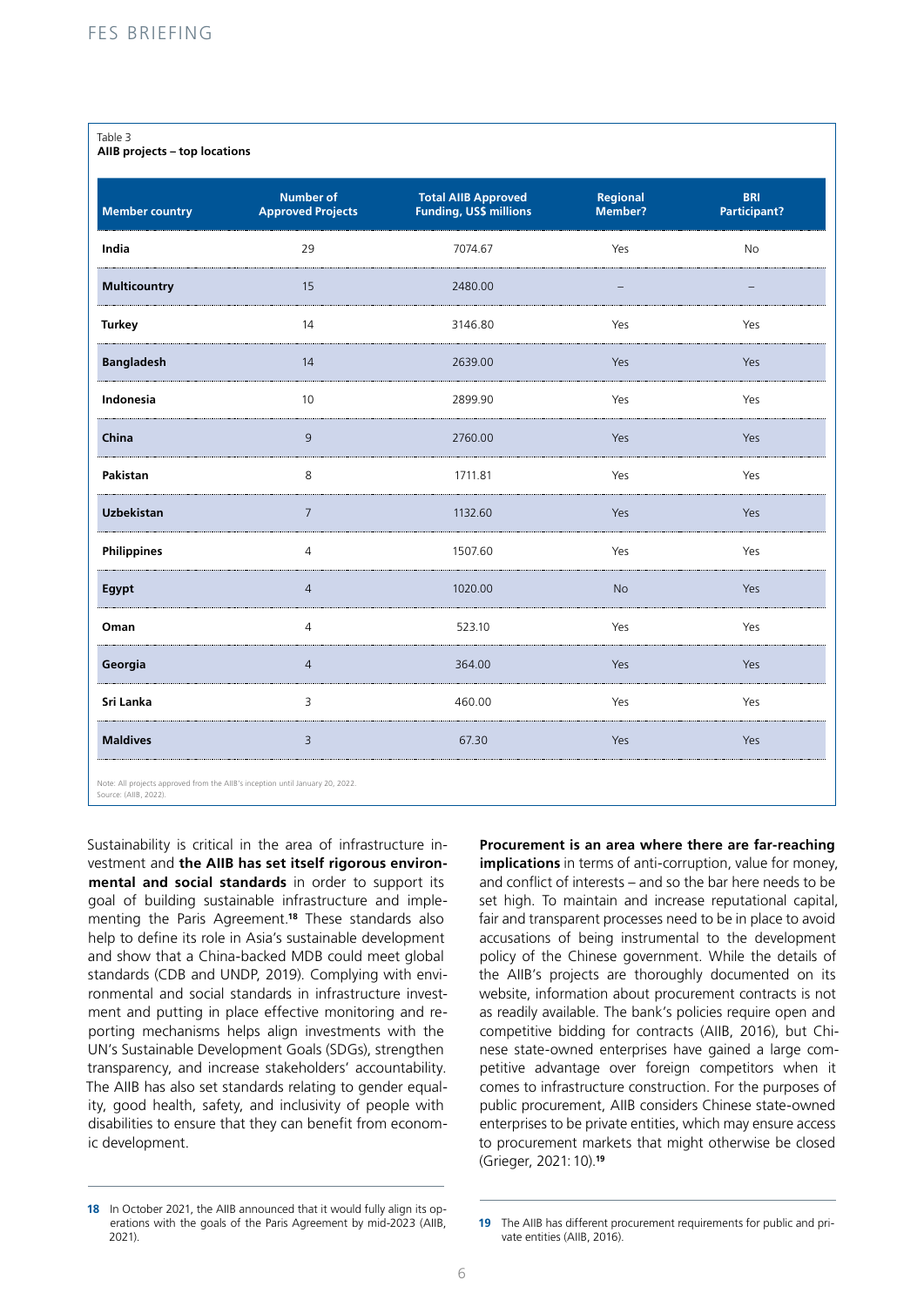**The multilateral nature of the AIIB and NDB means they grant China some significant geopolitical bene**fits for a relatively low cost. They provide a neutral setting for countries to work alongside each other. Even countries that otherwise are not on good terms are able to collaborate through this platform. This is particularly evident when looking at the relationship between China and India. With 8.6 per cent of the AIIB's capital and 7.59 per cent of voting shares, India is the bank's second-largest shareholder.**<sup>20</sup>** Within the NDB, where all founding members contribute an equal amount of capital in return for an equal share of the votes, China and India co-exist on equal terms. That the new MDBs provide China and India with common ground is made even more apparent when looking at the portfolio of projects of both banks. India is the AIIB's biggest borrower by far (see Table 3), with 29 out of 163 approved projects in total, amounting to over \$7 billion out of \$32.28 billion in total approved financing. Notably, 65 per cent of AIIB's projects have been sovereign projects, which typically constitute a lower financial risk. The countries with the second highest number of AIIB projects are Turkey and Bangladesh with 14 approved projects each. Turkey's AIIB funding amounts to over \$3.1 billion and Bangladesh's amounts to over \$2.6 billion. Out of the countries that host the most AIIB projects, India is the only one that is not also a member of China's BRI (Table 3).

## **CHINA AND THE EVOLVING LANDSCAPE OF GOVERNANCE**

**The AIIB and NDB have successfully been designed and developed to fit into and complement the international financial architecture.** Even if the new banks have a limited track record due to their relatively short life, their governance framework and environmental and social standards have nonetheless resulted in high-quality projects and partnerships with other development banks, notably the World Bank.

**There are two factors behind the effective building of these new institutions:** China's willingness to learn from the World Bank's playbook and the advanced economies' willingness to engage with China as a large and systemically-important economy. In addition, the new banks were designed and developed in an environment of moderate reciprocal trust and understanding during the height of Robert Zoellick's 'Responsible Stakeholder' era.**21** During this era, significant foundations were laid that kept the dialogue going on the back of China's "conciliatory multilateralism" (Doshi, 2021: 108).

**Two key moments tested the Chinese leadership's commitment to the 'Responsible Stakeholder' approach:** the Asian financial crisis of 1997 and the global financial crisis of 2008. Both crises are important contextual factors that need to be taken into consideration to understand China's approach to governance and the reorientation of its strategy from international to regional. During the Asian financial crisis, the Chinese leadership held on to the renminbi-dollar exchange rate so as not to further undermine monetary stability in the region. This decision helped the economic recovery of the countries most affected by the crisis. During the global financial crisis, when the US called on the major economies to participate in a coordinated large-scale fiscal stimulus package in the run-up to the 2009 G20 Summit in London, China answered promptly with a 4 trillion renminbi (about \$580 billion) stimulus plan (He, 2014: 3). At the 2009 London Summit, China joined the other G20 members in a \$1.1 trillion stimulus plan led by the IMF and committed a further \$50 billion to the IMF non-conditional liquidity lines. These acts of cooperation won China a great deal of praise from the international community, including from Robert Zoellick. However, these steps were also aligned with China's national self-interests (He, 2014: 3).

**The significant trust and goodwill that was built between China and the US** in the time between the two crises **dissipated with the election of Donald Trump.**  The Trump administration rekindled and intensified past mistrust. The election of Joe Biden and the change of US administration has not fundamentally changed the US approach to China. Not surprisingly, public perception in China is that there is little difference between Trump and Biden. Given the fraught diplomatic context that has emerged since 2016, it is not clear whether China's initiatives in global governance, especially the establishment of AIIB, would have been possible to initiate today (Humphrey and Chen, 2021).

**China is now a key part of the international financial architecture in two significant dimensions:** as an institutions-member and as an institutions-builder. Having driven several economic and financial initiatives, some bilateral and others multilateral, China has shown that it can be a "responsible stakeholder" in a system created and led by the US and its western allies. It has also demonstrated that it can build and lead multilateral institutions and provide public financial goods – notably, development finance – within the framework of multilateral institutions.

**The interaction of these two dimensions has changed the dynamics of the institutional architecture** in a similar way to how China's economic development changed the dynamics of the world economy. The growth of the Chinese economy – it overtook Japan in 2010 and is now head-to-head with the US – has made the need to reform the governance of the Bretton Woods institutions obvious. The representation of China and the other emerging economies in these institutions is not proportionate to

**<sup>20</sup>** Russia is the bank's third largest shareholder, with 6.7 per cent of capital and 6.0 per cent of votes.

**<sup>21</sup>** In 2005, the US Deputy Secretary of State Robert Zoellick, who subsequently became the President of the World Bank, advocated for China the role of 'responsible stakeholder' in an "open, rules-based international economic system" (2005).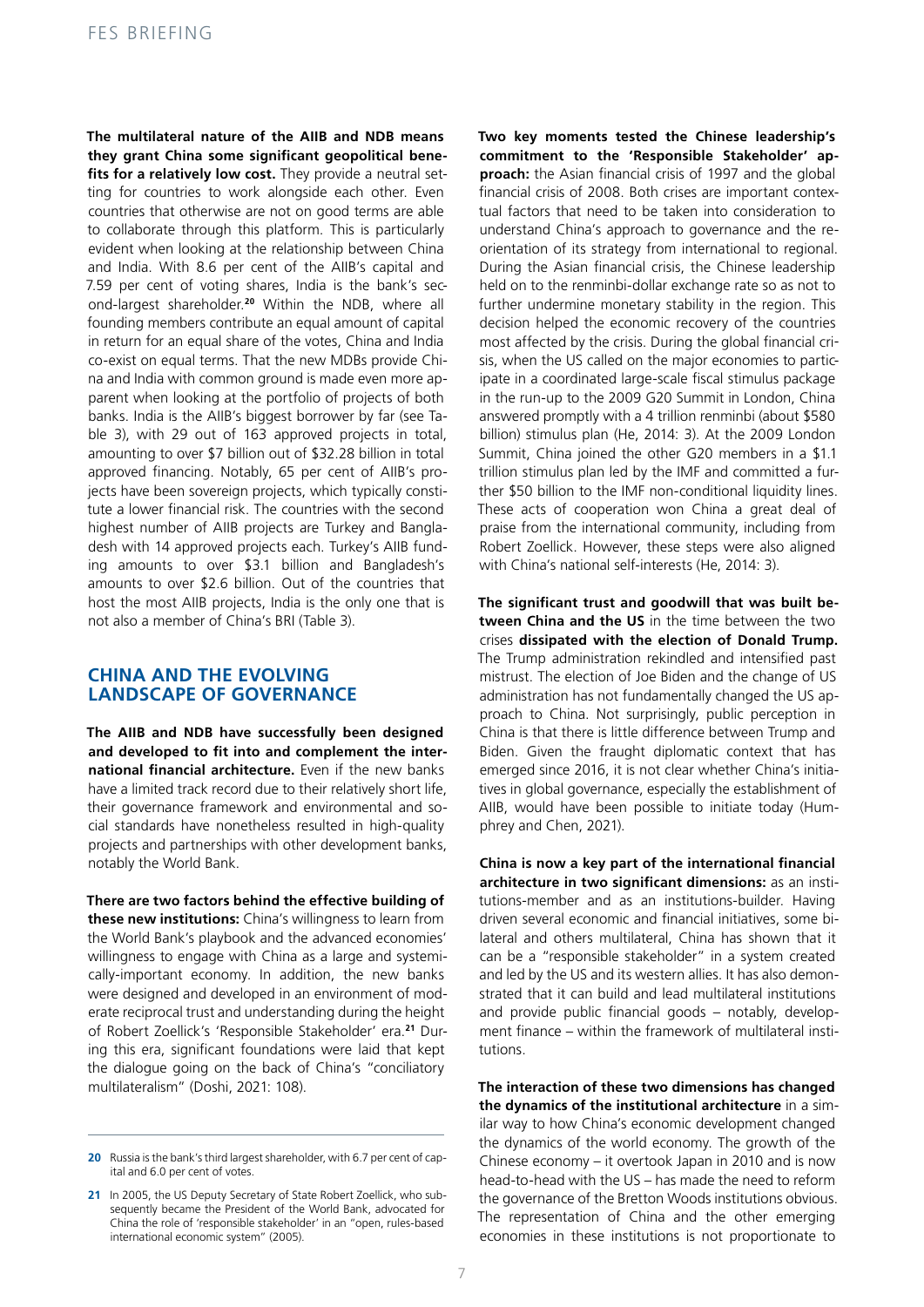their weight in the world economy. At the same time, it has made evident the fundamental zero-sum game implicit in the reform of the Bretton Woods institutions.

**Governance reform is politically thorny, especially with regard to the World Bank and the IMF,** given the position of the US. Thus, the evolution of the financial architecture is unlikely to register any significant progress within the existing institutions any time soon. During the 'responsible stakeholder' era, China was eager to grow within the existing Bretton Woods institutions and become a bigger shareholder without overtaking the US. Nowadays, China's proven capacity in institution-building allows for a more varied multilateral institutional framework with a regional focus and distributed leadership. Thus, the key question is whether China will continue to engage with the rest of the world within the existing institutional framework. Or – will institution-building be a way for China to pursue "offensive economic statecraft" (Doshi, 2021: 161)?

**Development finance is the area where China has been focusing its external financial action.** While the establishment of the new MDBs has proved relatively smooth, and the new institutions have so far generated little or no controversy, this is not the case for China's bilateral initiatives. Here, China's footprint is especially significant; domestic institutions (policy banks) are engaged in bilateral development lending with many countries, especially low-income ones. China is now the largest official creditor worldwide, with over \$1.5 trillion in loans and trade credits to more than 150 countries (Horn et al., 2020).

**The policy banks have evolved over the years to become the leaders of China's external action.** China Development Bank (CDB), Export-Import Bank of China (Exim Bank) and Agricultural Development Bank of China now account for approximately 70% of China's official financing, making them the world's biggest lenders in development finance. They are globally competitive financial institutions that offer preferential, or market-based, longterm development finance for infrastructure projects in developing countries, aiming at generating economic and social benefits for the recipients. They also enjoy strong political support and receive large capital injections from the People's Bank of China (PBoC) at low borrowing costs. As a result, they have more resources to put towards projects compared to other lenders. At present, the CDB has total assets (domestic and international) that exceed the combined total assets of the World Bank, the European Investment Bank (EIB), and all four major regional development banks (Morris, 2018).

**It is not easy to estimate the size of China's lending**, which presents a serious problem for the international institutions. We know that many developing countries over the years have borrowed from various Chinese entities using different instruments such as development finance loans, commercial loans, export buyers' credit, and so on.

However, the amount of debt owed to Chinese lenders, mainly the policy banks, is vastly underreported, and the data available is limited. China maintains that sensitive information should be available only to the lender and the borrower, but this should also be privy to the international financial institutions that need to intervene when a country can no longer face its debt obligations.

**Best practices for debt restructuring and debt resolution involve a multilateral and coordinated approach.**  The Debt Service Suspension Initiative (DSSI) and the Common Framework are a step in the right direction, but the ambiguity related to China's debt affects their practice. In particular, it is unclear whether China's policy banks should be classified as public or private, raising the question of whether these institutions should be involved. The Chinese leadership maintains that they are private entities and should therefore not be involved in the DSSI, despite the size of their lending and ties to the Chinese government.

**China's standards when it comes to bilateral financial relationships are at odds with the high standards of governance in the AIIB.** China's entangled bilateral debt outlook epitomises the conflict between the competing demands arising from domestic institutions and pressures coming from abroad. This begs the question: is the AIIB representative of China's approach to the international financial architecture?

On many occasions, **President Xi has spelt out China's commitment to be an active and responsible partner**  within the multilateral institutional framework. China's desire for international reforms that will enable it to engage more deeply emerges unambiguously from the official documents and speeches. President Xi has also stressed China's will to contribute to a "a fairer and more equitable order"; for China, a fairer order is one that is not dominated by the US and the main European countries, and where all developing countries have space and voice.

**The limits of the "responsible stakeholder" approach have been laid bare.** Congress' hostility and the US veto rights in both the IMF and the World Bank mean that these institutions are not politically neutral, and the Chinese leadership is concerned about the fact that they can be held hostage to the anti-China sentiment in the US. As such, the international institutions that offer valuable space for negotiations have become less comfortable for China. Even the G20 seems to have lost its appeal, and the Chinese leadership no longer seems eager to be deeply engaged.

**Against this background, what are China's options?**  The Chinese leadership has so far articulated its response around three points. First, it has defended international trade and globalisation against the US retreat. Second, it has been made clear that, in a world where the US is no longer the largest economy, action must be regional rather than global. Third, it has created regional institutions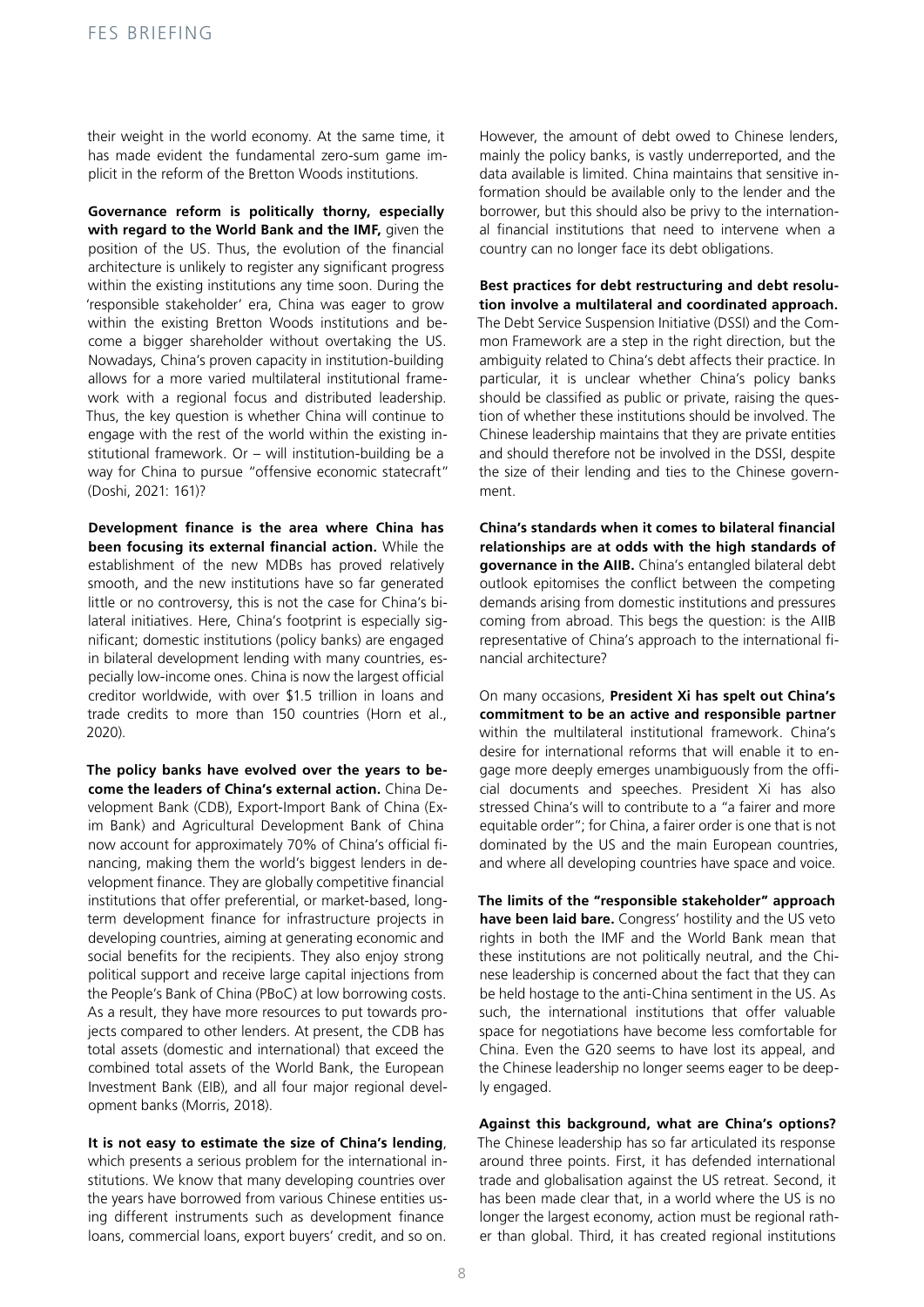and initiatives, especially in development finance, both bilaterally and multilaterally, to establish a firm presence in Asia and offset US influence.

**There are a number of risks that arise from China's response.** The first is the fragmentation of the international financial architecture and reduced support for multilateralism, which has the potential to constrain the ability of the international institutions to provide international public goods. The second risk is that the stakeholders in the international financial architecture, especially those from developing countries, may look elsewhere for the delivery of the international public goods, turning away from the existing institutions and thus reducing their effectiveness. The third risk is that China may build an alternative institutional framework that explicitly includes the small and medium-sized developing countries as equal partners in governance. However, because of China's limited experience in institution-building, this is a low-probability, longterm scenario.

**China still values being a part of the international financial architecture, but some areas of this architecture now appear to be disposable.** For instance, development finance is where China has considerably increased its international and regional footprint and institutional engagement. Currently, the World Bank is a partner to AIIB projects and so helps with capacity building. This partnership is ultimately an endorsement of China's venture in institution-building. The case for the IMF is different. The constraints on the domestic financial and monetary system make the international financial safety net provided by the IMF necessary and non-disposable. Should China decide to force the issue and leave the Bretton Woods institutions out of frustration with the governance deficit and lack of progress, it would be easier to leave the World Bank than the IMF. This is, however, the worst-case option, not in China's best interests, nor in line with its approach to international commitments. Throughout the years, such an approach has been ambiguous rather than confrontational.

**Given China's visible disengagement and benign indifference** to existing financial institutions, **what is the most effective way to deal with China in the area of economics and finance?** According to US Secretary of State Antony Blinken, China poses a challenge to the rules-based system, and the US purpose is to uphold this rules-based order, "not to contain China, to hold it back, to keep it down" (quoted in O'Donnell, 2021). But, the G7 has been more conciliatory, urging China to "participate constructively in the rules-based international system" (2021).

This suggests that **an alternative approach to that embraced by the US would be possible.** China now has options that were unavailable twenty years ago. Accordingly, China likely expects that it can do and get away with more than before (Patten, 2021). It is therefore critical to continue to provide the space for dialogue and ne-

gotiations within the multilateral institutions. There is a role here for the advanced economies and like-minded countries to look for practical ways to deal with China. The G7, in particular, under the leadership of Germany in 2022, should take up this role and devise an engagement strategy.

**But China is not a market economy nor a liberal democracy; its system, objectives, and incentives are not aligned with those of the G7.** Hence, the challenge of dealing with China is to work out how to get the best possible outcome when engaging and collaborating with a partner whose incentives are not aligned with those of the post-war international liberal order. To achieve this, Germany and the other G7 countries should focus on finding areas of common interest where manageable and practical issues are at stake and where the risk of misunderstanding and tensions is low.

**The focus should be on finding valuable opportunities for collaboration and thus delivering positive outcomes with practical implications.** Drawing on the "responsible stakeholder" approach and its positive outcomes – such as the G20 London Summit, the IMF spillover report, the inclusion of the renminbi in the Special Drawing Rights (SDR) basket, and the Paris Agreement on climate – will help keep this on track. A G7 initiative led by the European members will have the additional benefit of showing that the liberal order is less US-centric than it used to be. Deeper engagement to promote common interests at the global level and reinforce cooperation in multilateral fora to "establish a rules-based system of global governance" (European Union External Action Service, 2020) is at the heart of the EU's China strategy (European Commission, 2019). Thus, Europe, which is China's largest trade partner and has a market of about 450 million people, could act as an honest broker between the US and China.**<sup>22</sup>**

**There are already many instances where collaboration with China is the norm rather than the exception.** Almost two decades of positive engagement have generated a way of working inside the multilateral organisations and the G20. Building on existing cooperation in economic and financial affairs, the best way to engage with China is to focus on concrete problems where common interests make collaboration possible. Climate finance, for instance, is an area where interests tend to converge. Debt relief and debt sustainability is another area where China has a large footprint and is willing to engage. The governance of debt relief and debt restructuring, in particular, is an urgent matter. There are too many "gaping holes" that often leave poor countries with limited options. The US Treasury now recognises this urgency and the necessity of making multilateral financial tools available to countries in need.

**<sup>22</sup>** A common strategy towards China implies for the EU member states to look out for common interests rather than their own.